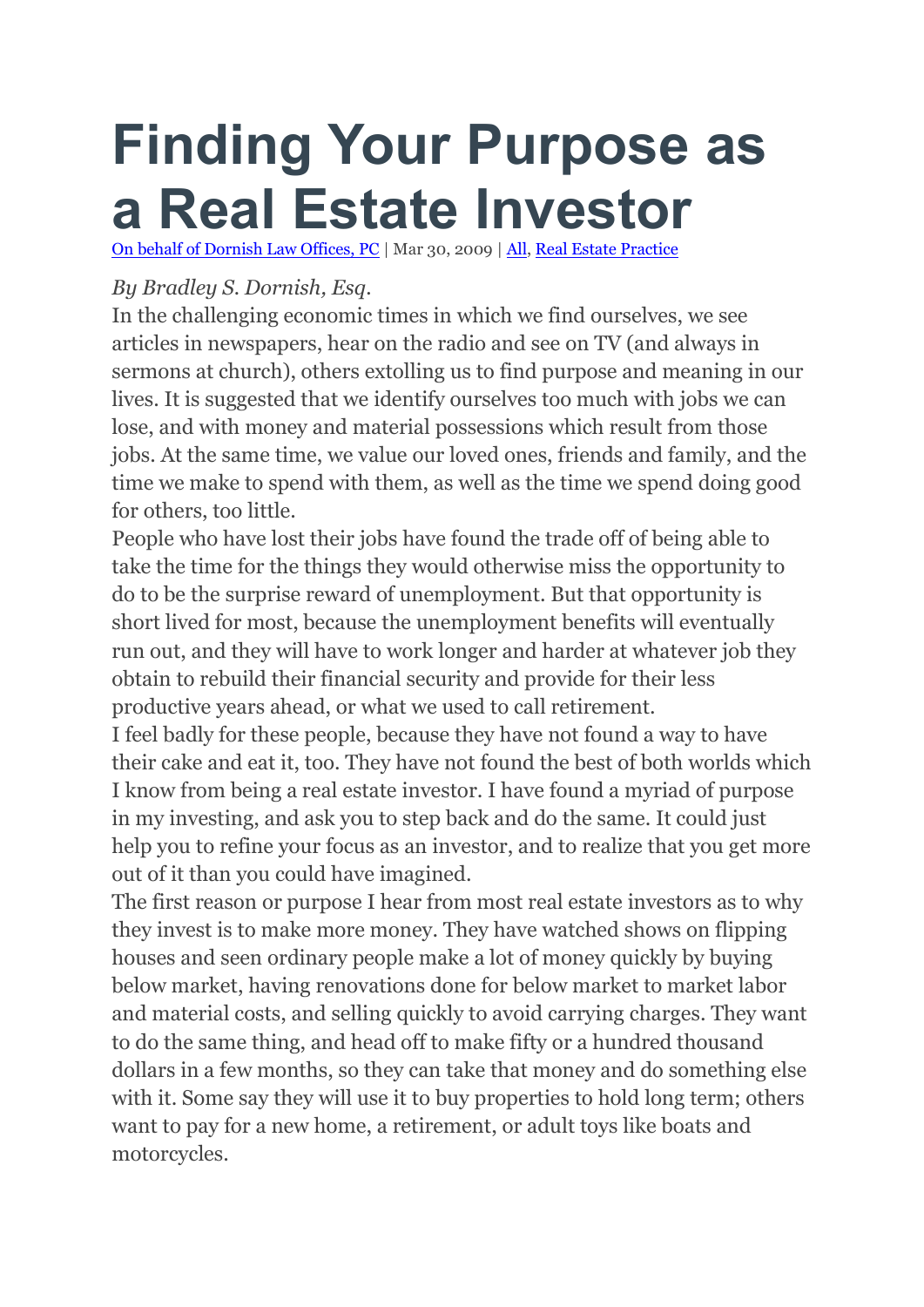While flipping houses or even wholesaling without renovation are ways to make money in real estate in a short period of time, these methods of investing also serve other purposes. Taking a house that is outdated and in less than good physical condition and repairing it, turning it back into a home for someone serves a purpose for our communities and society, every bit as much as the government building a bridge or repairing roads. And when real estate investors do this, we don't need stimulus funds, volunteer labor or charity to make it happen.

A little effort finding the right property to flip, some cash and some credit, some labor, some construction management, and some evening and weekend sweat and you have a property ready to turn into a new home. If you give up a small part of the profit to get someone into a home for a little less than full market value, you have the added purpose of giving, knowing the nature and extent of your gift, knowing to whom it goes, and being able to see whether they realize or squander their opportunity over time. Doing good in these ways is an undeniable purpose of investing in real estate. I also get the personal reward of seeing the physical, tangible result of my labor and efforts reflected in a property I can stand back and be proud of, knowing the results should last for years. For anyone whose regular job is working with paper, phones or computers, and doesn't leave something you can see, something lasting at the end of the day, this can be another purpose for your investing.

If we wholesale a property, the time and effort is usually (hopefully) shorter, but we are still playing a part in the same process of improving our communities one property at a time, and helping other real estate investors to realize their opportunities, and find the right properties for their investing as well. What wholesaling gives up in the depth of purposes in each property can be made up by being involved in a smaller way with many more properties with the same time commitment.

When we buy and renovate properties for holding as long term rentals, we do all of the same things for the communities in which we buy as when we flip, but we also do much more. The improvements we make increase the tax base, and every extra dollar we pay in real estate taxes helps those communities to run and provide services to their residents. We may not live and vote in the communities where we hold properties, but we have as much or more of a stake, an interest in those communities by our investment than those who own their homes and live there.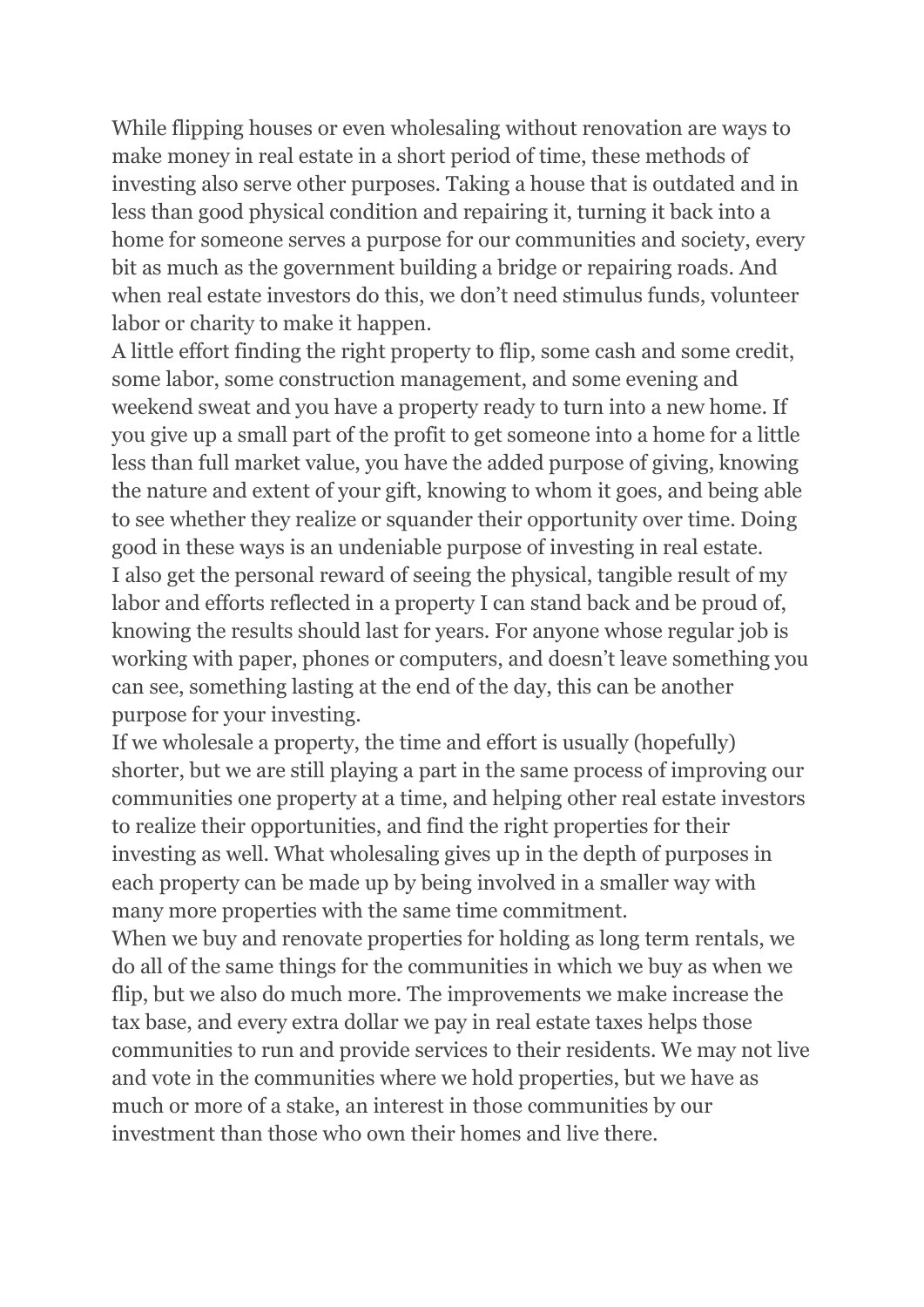If I own my home and live in a thriving, growing community, my family and I enjoy the benefits of our location, and eventually the increase in equity which comes from the rise in property values. Conversely, I feel the detriments which come from a declining community in the quality of my own life, and loss in equity in my home.

If I have ten rental units in the same thriving community, I quickly realize the increased rents on all ten units occasioned by the success of the community, and over time the growth in equity from increased value of all ten units. In decline, I feel the lost rents and vacancies more quickly, and the loss in property values of all ten units. I can make more of an impact on the community by renovating, improving and maintaining ten units, or by letting ten units slide into disrepair, than the owner of a single home could hope to make. My choices to buy more units, or to sell what I have can also have multiple effects on property values and "create" a market. Conversely, choices the local government makes in its tax rates, services and recreation, as well as how the municipality maintains its public spaces, can have significant effects on my bottom line.

So, getting to know and work with municipal leaders in the communities where you have property, getting them to understand the role and influence you have as a landlord in shaping and directing the future of the community, and the desire and interest you share with them in making it a better place to live can be crucial to your long term success as a landlord. Understanding and using your influence in a positive way to improve the community on which you rely for rental income, for your tenant base, and to protect and grow your equity is an essential purpose for your investing. It also has the dual object of benefit to you and benefit to the community at the same time.

Whatever type of real estate investing you do, you contribute to the economy each time you buy or sell a property, each time you employ a plumber, electrician, real estate agent or lawyer, accountant or painter in your small business as an investor. The dollars you spend are overwhelmingly received by others in the area where the property is located. Plumbers with businesses in Asia or Latin America just don't compete for your plumbing repair or renovation work in Pennsylvania. You can't move your building or land a few feet, let alone outsource the business you do around the globe, so real estate investing is at least one of the most committed, localized components of our economy.